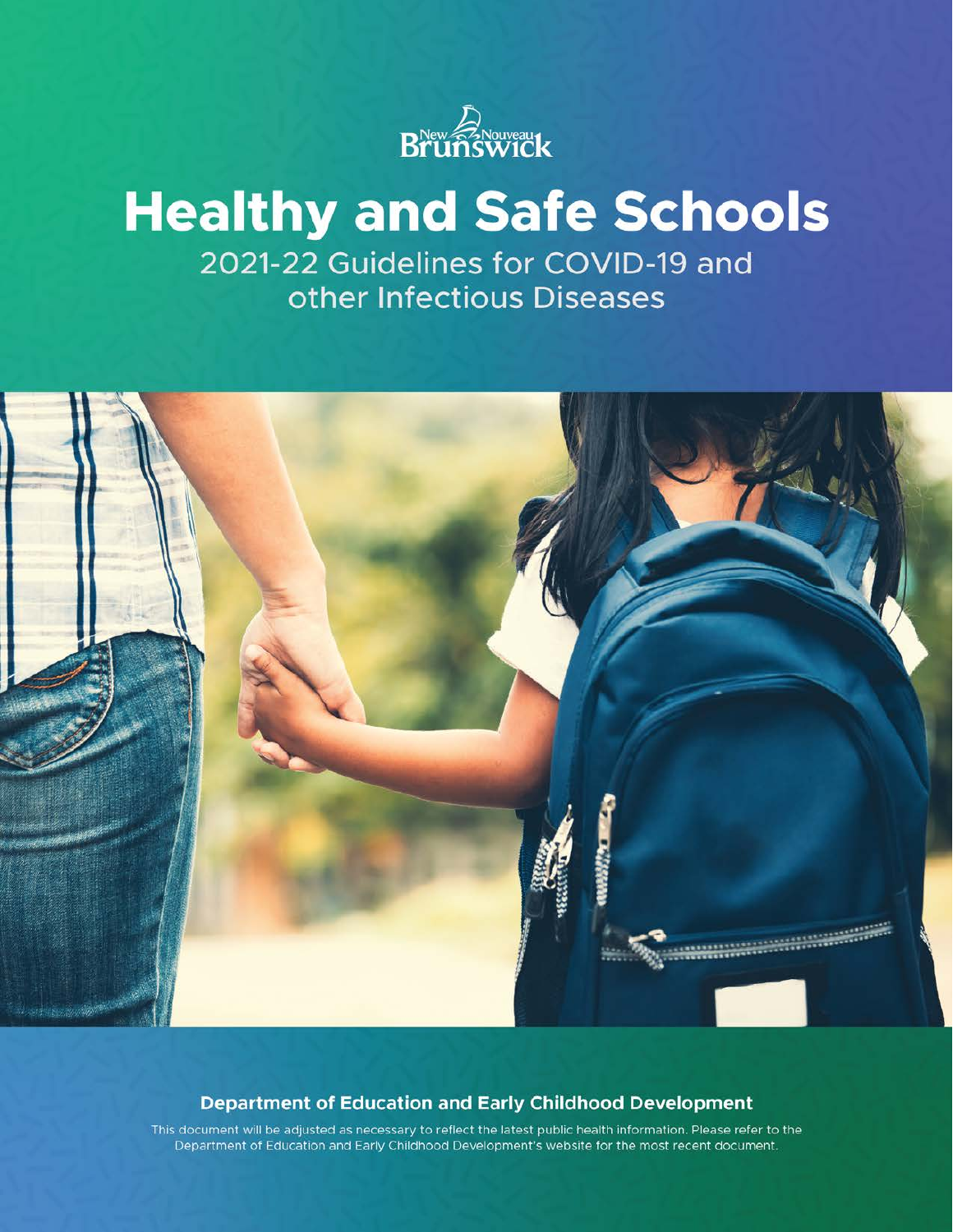

This is a living document intended to inform the school community on the healthy and safe return to school. As new information becomes available, the directives will be re-evaluated and adapted throughout the school year accordingly.

## **LESSONS LEARNED FROM 2020-21**

Last year the Department of Education and Early Childhood Development, in consultation with Public Health, released directives to school districts and schools to provide for a safe return to school for students and school personnel. Our plans, along with the cooperation of school personnel, students and parents, allowed our students to learn throughout the year with minimal disruptions to learning, limited cases in schools and very few in-school transmissions.

The 2020-21 school year saw fewer common colds, stomach flus and other communicable diseases. Based on the valuable lessons and experience gained over the past year, the school system will continue to operate with some health measures to protect younger students, vulnerable students and school personnel and those who are not able to get vaccinated due to medical conditions.

While New Brunswick benefits from having relatively high vaccination rates, COVID-19 is not going to disappear entirely. Variants continue to emerge across the world and new research becomes increasingly available. The province and our schools will continue to see COVID-19 cases throughout the upcoming school year. This is why we will continue to implement layers of protection and everyone should continue to follow protective health measures to help limit the spread of COVID-19 and minimize disruptions to learning through the coming year. By continuing to follow best practices and protective health measures as we transition to living with COVID-19, we can support students in a more normal day-today life, so they enjoy their childhood to the fullest.

### **VACCINATION**

COVID-19 vaccines are effective at preventing severe illness, hospitalizations, long-haul COVID, and death. Based on what we know about the effectiveness of COVID-19 vaccines, having a high number of people vaccinated within a population provides both individual and community protection. This will reduce the overall number of people who test positive for COVID-19. However, it is expected that there will still be some people who test positive and experience milder symptoms, even if they are fully immunized.

As COVID-19 vaccines are not yet approved for children under the age of 12, we will need the help of individuals, communities and businesses to help keep schools healthy and safe for students. That's why we strongly encourage students 12 and older and school personnel to be vaccinated.

Last spring, we worked with Public Health to create opportunities for eligible students and school staff to be vaccinated. We will continue to collaborate with partners across government to increase access to vaccines across the education system throughout the coming year, particularly once a vaccine becomes available for individuals 12 and under. This will be done by organizing clinics or facilitating transportation to clinics.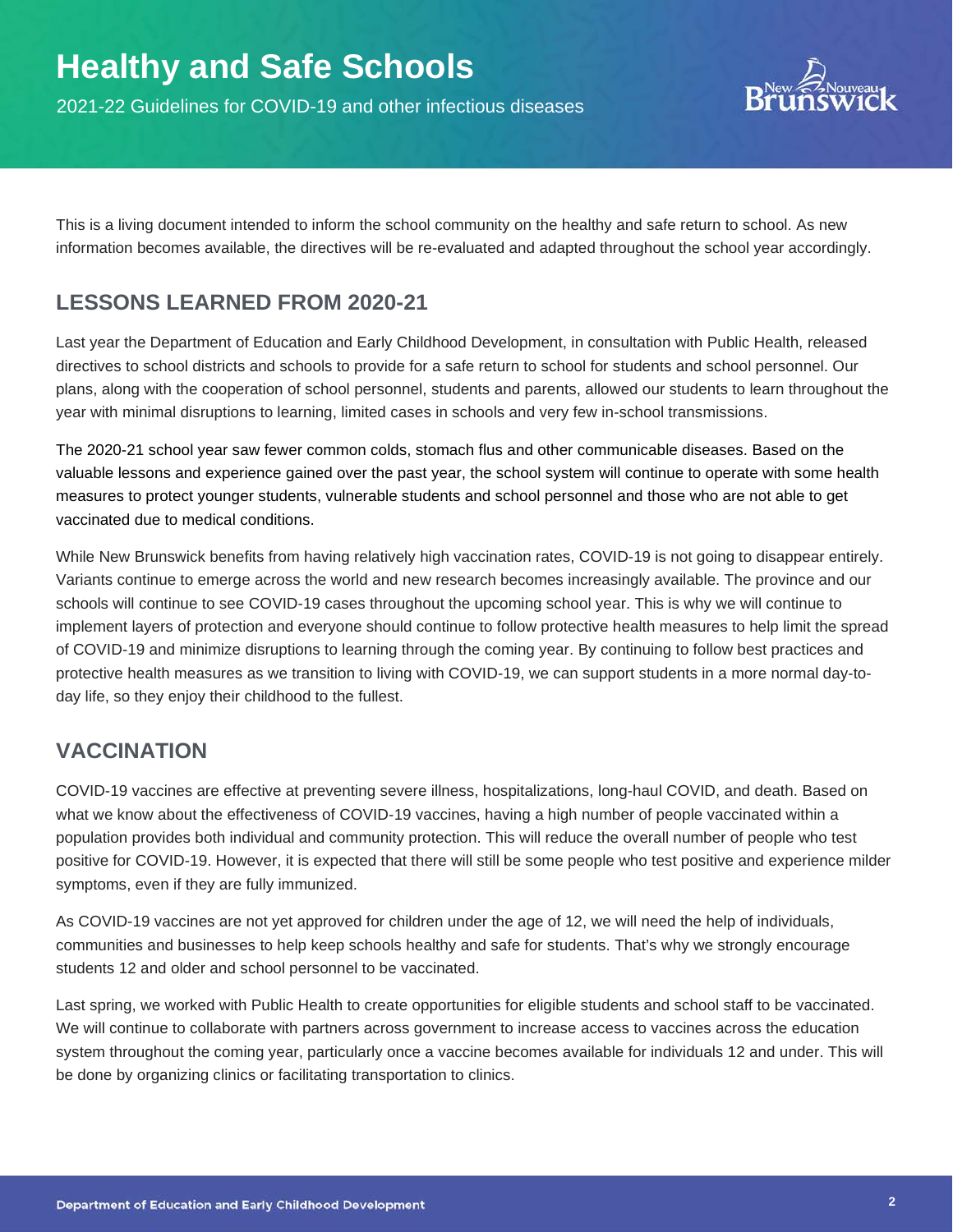

School and school district, as government employees, will be required to get vaccinated or undergo regular testing, and wear a mask at all times when at school.

There will still be individuals who are not fully vaccinated within the school system, whether due to eligibility, medical concerns or other reasons. That's why it is important that we continue to use various layers of protection every day, or when there are increased case numbers within a community. Schools will continue to encourage and model kindness, respect and patience throughout the coming school year.

## **GENERAL HEALTH GUIDELINES**

### Symptoms

Everyone in the school community has an important role to play in fostering a healthy school environment. Students and school personnel who have two or more symptoms or who are feeling sick, stay home. If students or school personnel have two (2) or more symptoms, they will get tested. Students and school personnel with one symptom will wear a mask at school.

Students or school personnel who have been identified by their primary care provider as having asthma, seasonal allergies or who suffer from chronic runny nose/nasal congestion are not required to be excluded based on these symptoms. Schools will not request proof of a negative test result or a doctor's note before the student or staff member returns to school.

Symptoms have included:

- **Fever**
- A new cough, or worsening chronic cough
- Sore throat
- Runny nose
- Headache
- A new onset of fatigue
- Diarrhea
- Loss of sense of taste
- Loss of sense of smell
- In children, purple markings on the fingers and toes
- Difficulty breathing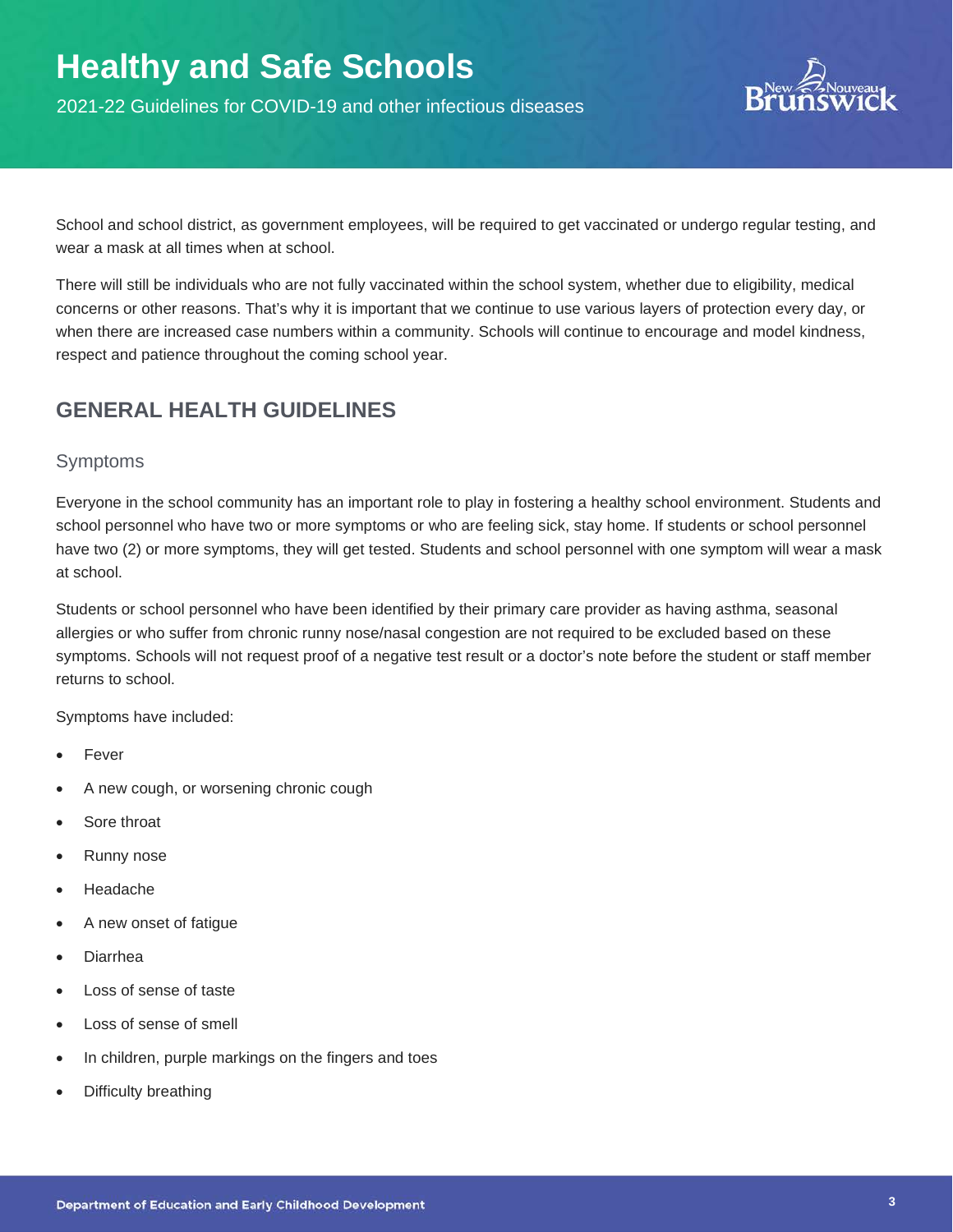

#### Symptomatic Students and/or School Personnel

- The school must have an area designated to isolate school personnel or students who become symptomatic during the day while waiting to be picked up. Pick-up is to occur within an hour of notification. Parents must be aware that this is an expectation.
- Individuals with two or more symptoms must be immediately separated from others in a supervised area until they can go home. Where possible, anyone providing care to a symptomatic student should maintain a distance of two metres and wear a mask.
- If two-metre physical distancing cannot be maintained from the symptomatic student and if circumstances allow, the student must wear a community mask and be separated from other students and school personnel until their parent arrives to pick them up.
- Symptomatic school personnel must immediately isolate from others and wear a community mask until they are able to leave the building.
- Hygiene and respiratory etiquette must be practiced while the symptomatic student/school personnel is waiting to be picked up.

#### Hand washing

Good hand washing practices help reduce the spread of germs. This helped prevent students and teachers from getting sick by reducing the spread of illnesses such as COVID-19, the common cold and stomach flus. School personnel will encourage appropriate hand hygiene practices before, during, after outdoor play, before and after meals, after using the toilet. Signs will be posted throughout the school to remind everyone to properly wash and sanitize their hands.

Students and school personnel will be required to clean their hands with hand sanitizer before entering the classroom. School personnel will monitor younger students to ensure that they are washing their hands correctly.

#### Masking

Masks have been an important layer of protection in reducing the spread of COVID-19 as well as other respiratory illnesses. Students and school personnel in schools welcoming Kindergarten to Grade 8 students will be required to wear masks in common indoor areas. Students and school personnel in grades 9 to 12 will be required to wear masks in common indoor areas until individuals aged 12 to 19 in their health zone reach 90 per cent fully vaccinated. The requirement to wear a mask in common areas, except staff room with no students, applies to school personnel who has been vaccinated.

Schools will promote kindness and respect for everyone.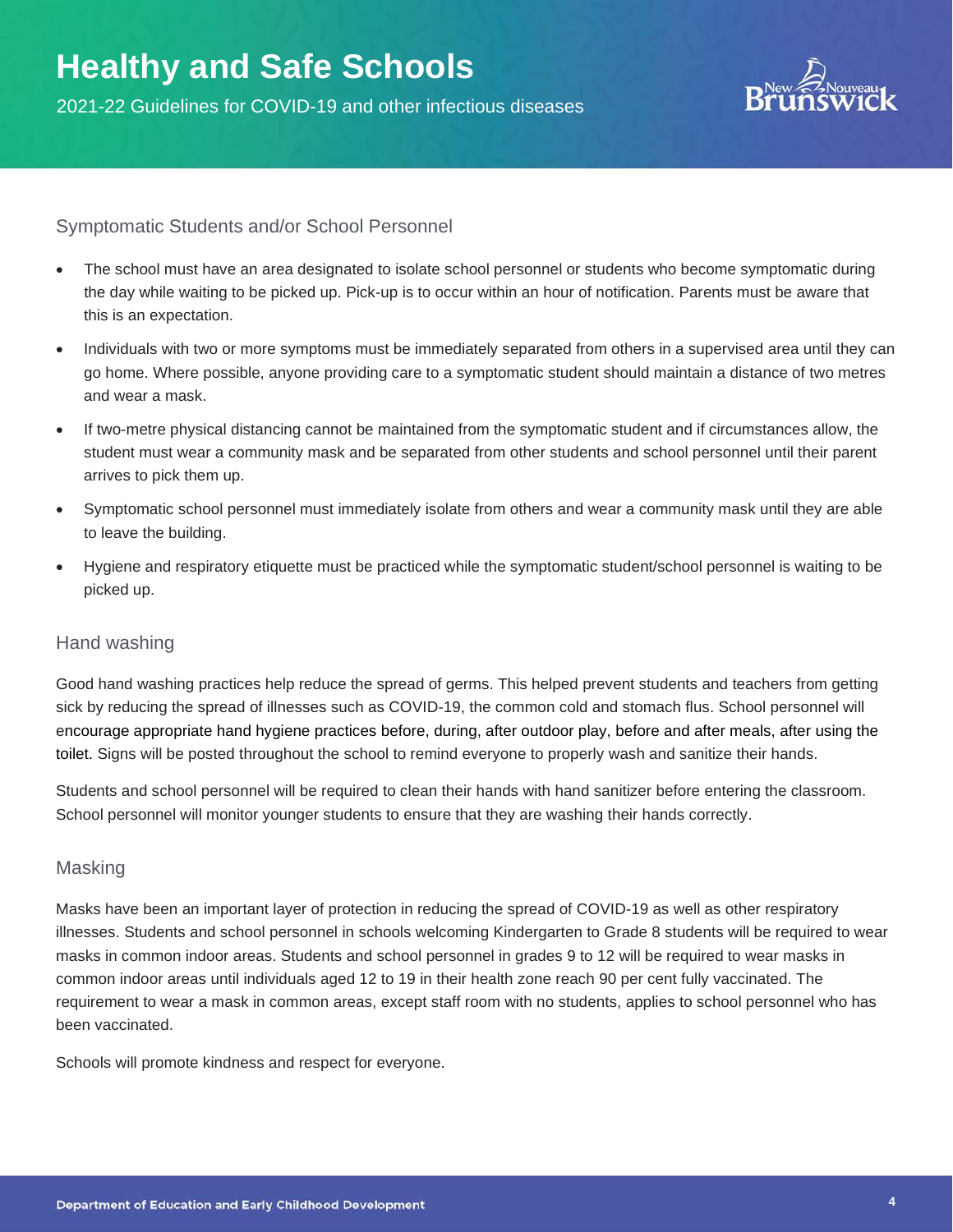

In the event of an outbreak, Public Health may require students and school staff to wear a mask all day, including in the classroom and outdoors. Students in Kindergarten to Grade 8 will be required to leave a clean mask at school. Schools will have a supply of masks in case of an outbreak situation.

### Promote Respiratory Hygiene Practices

Good respiratory hygiene practices include covering the mouth and nose with a tissue or elbow when coughing or sneezing, throwing the tissue into the garbage after use, and immediately washing or sanitizing hands. These practices will continue to be incorporated into classroom curriculum and students will be taught healthy respiratory hygiene practices.

### Water Fountains

The use of bubbler (spout) component on water fountains is not permitted. For bottle fillers on fountains, students and school personnel will ensure that their water bottle does not come into contact with the nozzle when refilling their water bottles. Signage will be posted reminding students and staff to properly use the stations when refilling bottles.

### Ventilation

Ventilation and air exchange contribute to a healthy school environment. A working group on ventilation systems in schools was established early on in response to the COVID-19 pandemic and included representatives from WorkSafeNB, Public Health, the Department of Transportation and Infrastructure and the Department of Education and Early Childhood Development. As part of a related initiative to ensure good air quality in schools, air quality testing was carried out in schools that did not have integrated or mechanical ventilation systems last spring and the department has launched a pan-provincial, multi-year program to promote optimal learning and working environments with good quality ventilation.

The department is currently working with school districts to promote healthy air circulation within schools. School districts are ensuring ventilation systems are set to provide the maximum fresh air intake recommended for the system. Other means of natural ventilation include, when practical, the use of operable windows and opening doors to promote air circulation.

Fans will not be allowed in schools. If the outdoor temperature including the humidex is  $36^\circ$  Celsius and above, students may be learning from home. This will depend on the ventilation and cooling system in each school. School districts will direct this process.

Learning will shift to home learning with school personnel continuing to report to school and students learning from home. Teachers will be expected to be available online and depending on student age group may be expected to be offering direct instruction and assist students.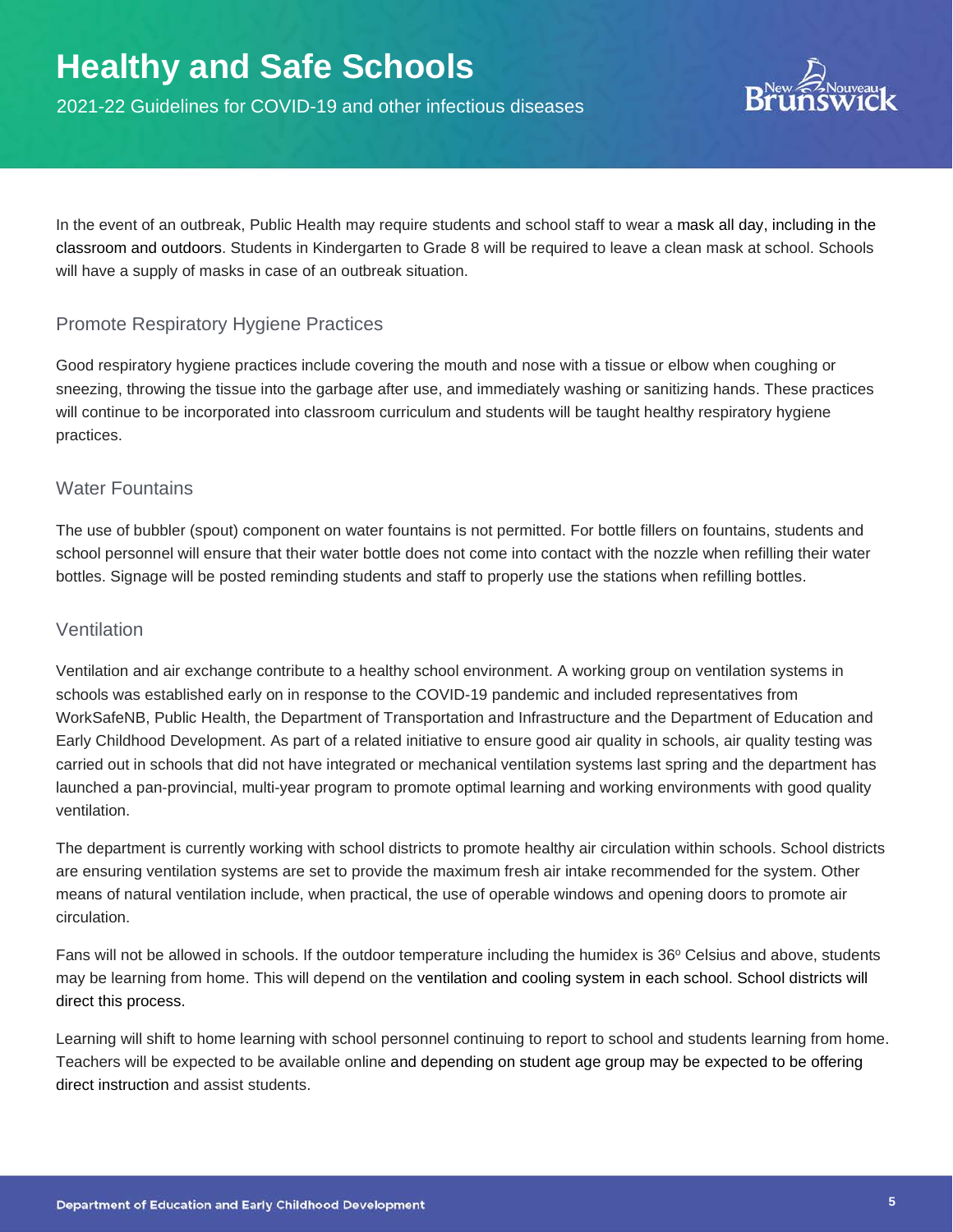

School personnel will be allowed the use of fans as long as they are alone in a classroom or office.

#### Student transportation

School buses will be able to transport students at normal capacity and they will be disinfected daily. Students are encouraged to sit in the same seats and with the same students as much as possible. Students must wash or sanitize their hands before leaving home in the morning. Bus drivers will continue to use curtains installed on buses last year.

All individuals on a bus will be required to wear a mask, except for a bus driver when driving or if the curtains are deployed.

#### Ensure Adequate Cleaning and Disinfection

Schools will be cleaned and disinfected regularly. Custodians will disinfect daily all frequently touched surfaces, such as doorknobs, handrails, cafeteria tables, etc.

If a community experiences a high rate of transmission of COVID-19, or if there is evidence of any in-school transmission, there will be special focus on disinfecting. For instance, this may require students to sanitize their hands before and after using shared materials or disinfecting the shared material such as gym and physical activity equipment, musical instruments, common use school supplies, and other materials or items used by multiple students.

Disinfecting products will be available in easily accessible, age appropriate areas in classrooms to encourage school personnel and students to self-clean and disinfect, in case there are outbreaks.

### **HOW WILL THIS YEAR BE DIFFERENT FROM LAST YEAR?**

- No classroom **bubbles** for Kindergarten to Grade 8;
- **Regular group sizes** for Kindergarten to Grade 5 classes;
- **Full-time attendance** for high school students;
- **Music** classes will return to regular practices\*;
- **Interscholastic** and **Extra-Curricular** and **Intramural** activities will be allowed without restrictions\*;
- **Cafeterias and meal programs** will return to normal operations; and
- **School buses** may transport students at full capacity.

*\* Public Health may impose restrictions on these classes and activities if there is a case in a school or an increased number of cases in a region*.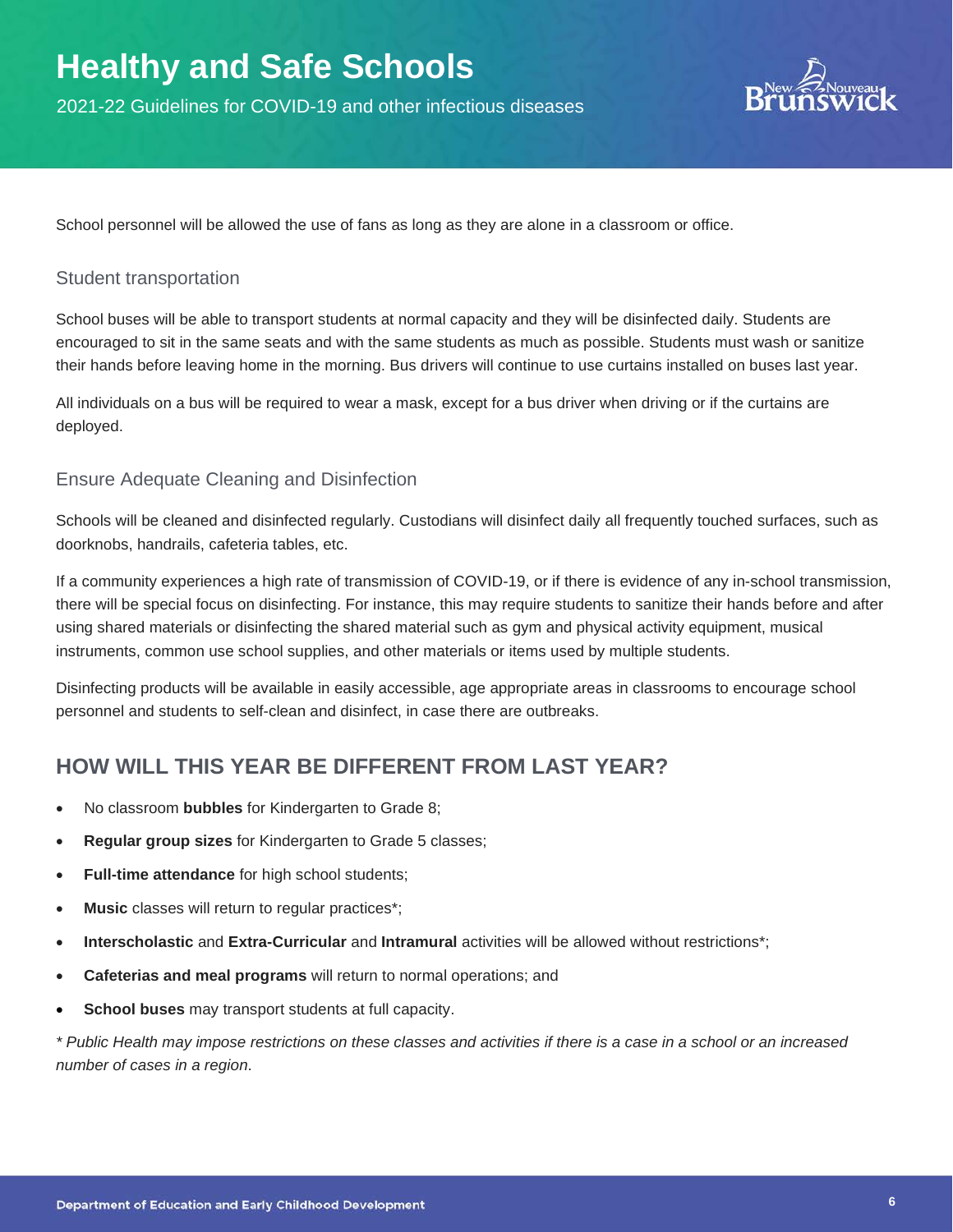

### **KINDERGARTEN TO GRADE 8**

COVID-19 vaccines have not been approved for children under the age of 12. This means students from Kindergarten to Grade 8 will not be vaccinated before the start of the 2021-22 school year. Keeping our schools healthy and safe as we continue to live with COVID-19 will depend on the help of individuals, businesses and communities.

The directives for Kindergarten to Grade 8 will be re-evaluated regularly, including once students under the age of 12 are eligible for vaccination.

Schools will work at adding extra layers of protection similar to the 2020-21 school year for our younger students, such as:

- Controlling the flow of traffic in hallways to help reduce congestion and prevent exposure to respiratory viruses;
- School administrators will look to group classes in the most feasible method within their normal scheduling, to help limit student interactions and facilitate contact tracing;
- Students and school personnel will wear masks in common indoor areas (classrooms are not considered common indoor areas while learning is ongoing);
- Activities and learning are encouraged to be held outdoors when the weather permits;
- Hand washing as part of the regular school routine;
- Students regularly disinfecting desks and other commonly touched surfaces;
- Assemblies will not be permitted, including concerts and other student gatherings etc., will be organized virtually.
- The use of indoor spaces under the [Community Use of Schools](https://www2.gnb.ca/content/dam/gnb/Departments/ed/pdf/K12/policies-politiques/e/407A.pdf) will be limited to youth-based activities and organizations. This directive will be looked at before December and further directions will be communicated;
- Supply staff will wear a mask in common areas (unless eating);
- Other itinerant school personnel as well as visiting professionals will wear a mask inside the school; and
- Visitors will be limited in schools, by appointment only and will wear masks inside the school.

### **GRADES 9 TO 12 (schools with only students in these grades)**

Vaccination rates for children between the ages of 12-19 vary between health zones. The rate is not yet at a level where there would be protection if an outbreak were to occur. For this reason, the following health directives will apply:

- Students and school personnel will wear masks in common indoor areas (classrooms are considered not common indoor areas while learning is ongoing);
- Activities and learning are encouraged to be held outdoors when the weather permits;
- Hand washing as part of the regular school routine;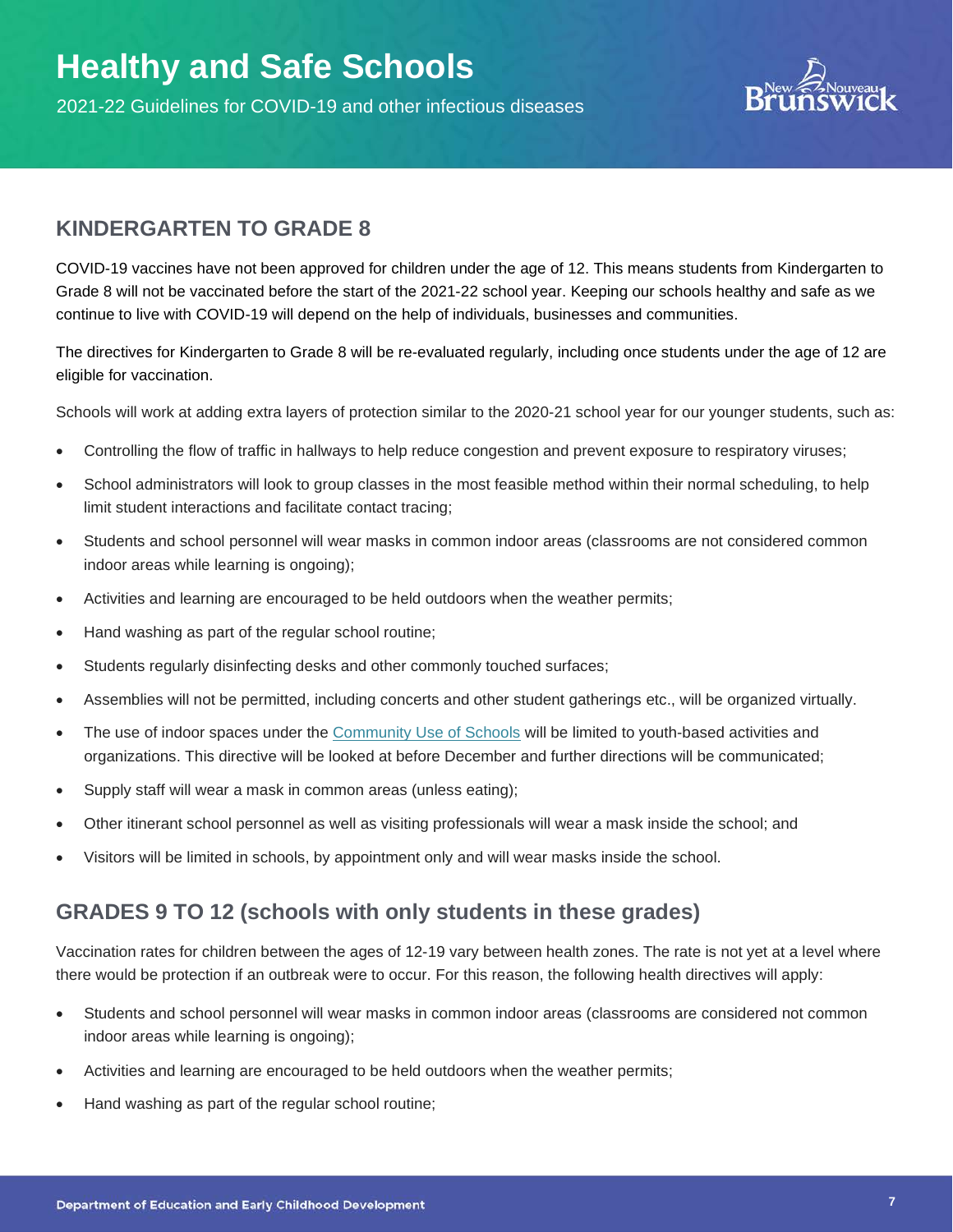

- Students regularly disinfecting desks and other commonly touched surfaces;
- Assemblies will be permitted but all participants will be fully masked and schools will look at hosting smaller assemblies and taking advantage of outdoor spaces when weather permits;
- The use of indoor spaces under the [Community Use of Schools](https://www2.gnb.ca/content/dam/gnb/Departments/ed/pdf/K12/policies-politiques/e/407A.pdf) will be limited to youth-based activities and organizations. This directive will be looked at before December and further directions will be communicated;
- Supply and visiting teachers will wear a mask in common areas (unless eating);
- Other itinerant school personnel as well as visiting professionals will wear a mask in common areas; and
- Visitors will be limited in schools, by appointment only and will wear masks inside the school.

Once the rate of youth with two doses of vaccine has reached 90 per cent in a health zone, students and school personnel, including supply and visiting teachers will be able to choose to not wear a mask in common areas and community use of schools will be permitted.

For high schools that also have students under the age of 12, mask wearing in common areas will continue and community use of school will continue to be limited to youth-based activities.

### **VISITOR LOG AND OTHER RECORD KEEPING**

All schools will keep a daily log of all supply staff, itinerant school personnel, visiting professionals and other visitors that enter the building. If groupings of students from different classes are created for learning, the schools will keep a log of which students were learning together.

### **EARLY CHILDHOOD SERVICES**

Early childhood services programs such as Talk with Me, Family and Early Childhood, Early Years Evaluation-Direct Assessment and Preschool Autism services will continue to be offered in schools during the day and after school hours. Parents may accompany their children but must remain masked at all times. Participants in these services should be separated from the school population when possible.

### **INTERNATIONAL STUDENTS AND TRAVEL**

International students will meet the requirements issued by the Federal Government prior to attending a New Brunswick school. Students and school personnel who travel for vacation or to visit a parent as part of a formal custody arrangement will also meet the federal requirements.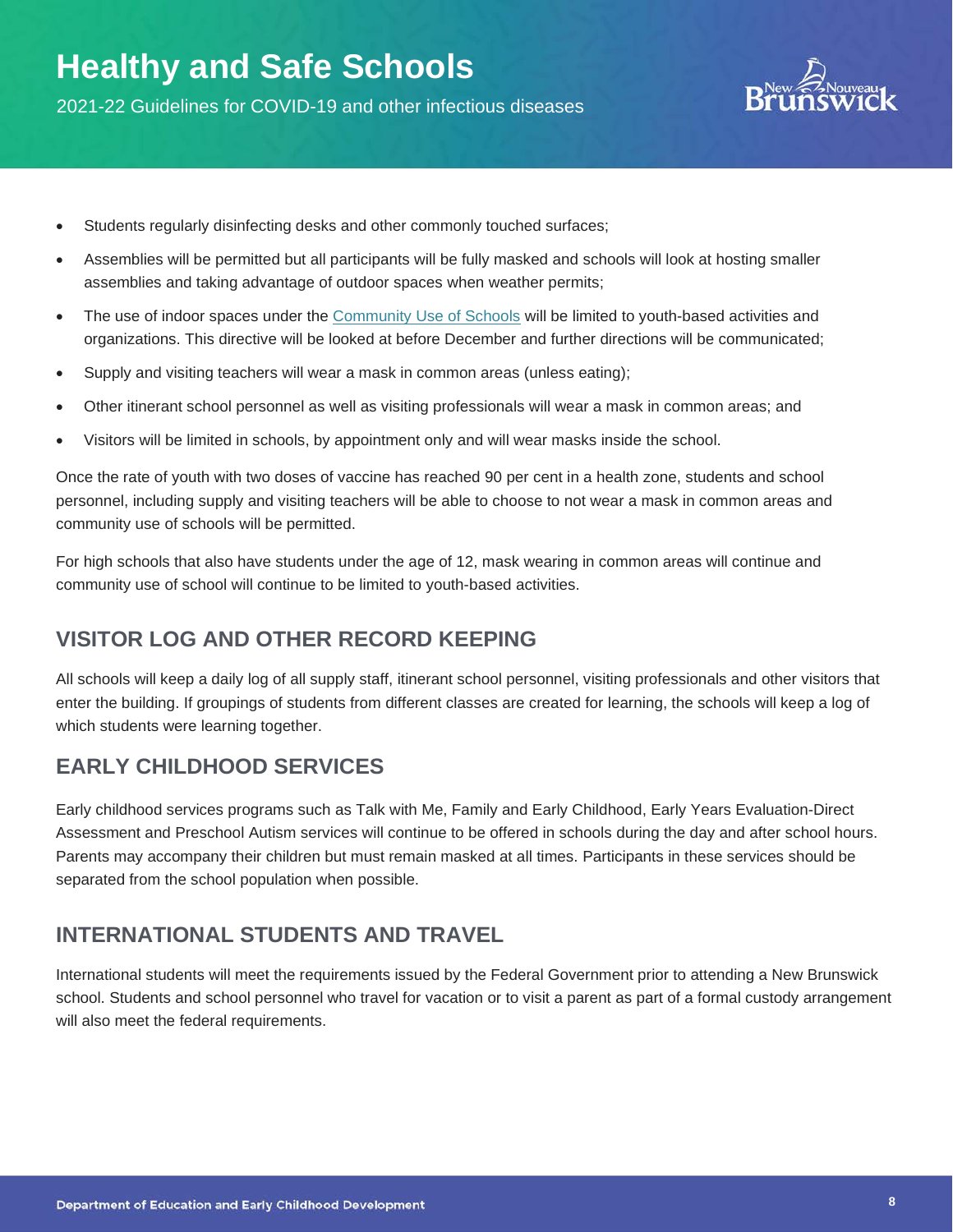

### **VULNERABLE STUDENTS**

The Canadian Pediatric Society supports the return to school for children dependent on the current pandemic phase in a geographical location. If a student has extraordinary medical requirements that would require them to learn from home in a normal school year, the school will work with the student, the parent and the student's pediatrician or medical provider to develop personalised learning plans.

In the event of an outbreak, schools may work with immunocompromised students who have chosen to continue to physically attend school, their families and pediatrician or medical provider to determine the steps in extraordinary situations.

The IWK has defined immunocompromised as being a person who:

- is having chemotherapy currently or have within the last 6 months
- is having radiation therapy
- has received a bone marrow transplant in the last year or Graft Versus Host Disease
- is a recipient of a solid organ transplant
- has sickle cell disease
- has a spleen that does not work
- has a genetic cause for immune dysfunction
- has HIV/AIDS
- is taking immunosuppressive medication
- has other history of immune suppression, as defined by a Physician.

### Personal Protective Equipment (PPE)

Additional supplies and safety precautions may be required when working with students. In most cases this equipment would already be in place pre-pandemic and part of a student's Personalized Learning Plan, Individualized Behaviour Support Plan and/or Health Support Plan (Policy 704 – [Health Support Services\)](https://www2.gnb.ca/content/dam/gnb/Departments/ed/pdf/K12/policies-politiques/e/704A.pdf).

In the rare case that the required equipment is not already in a plan, the Education Support Services Team, in consultation with the Occupational Health and Safety Coordinators, will create a plan outlining the equipment needed, how this equipment will support the health and safety of the student and school personnel working with the student, and the proper use of the equipment.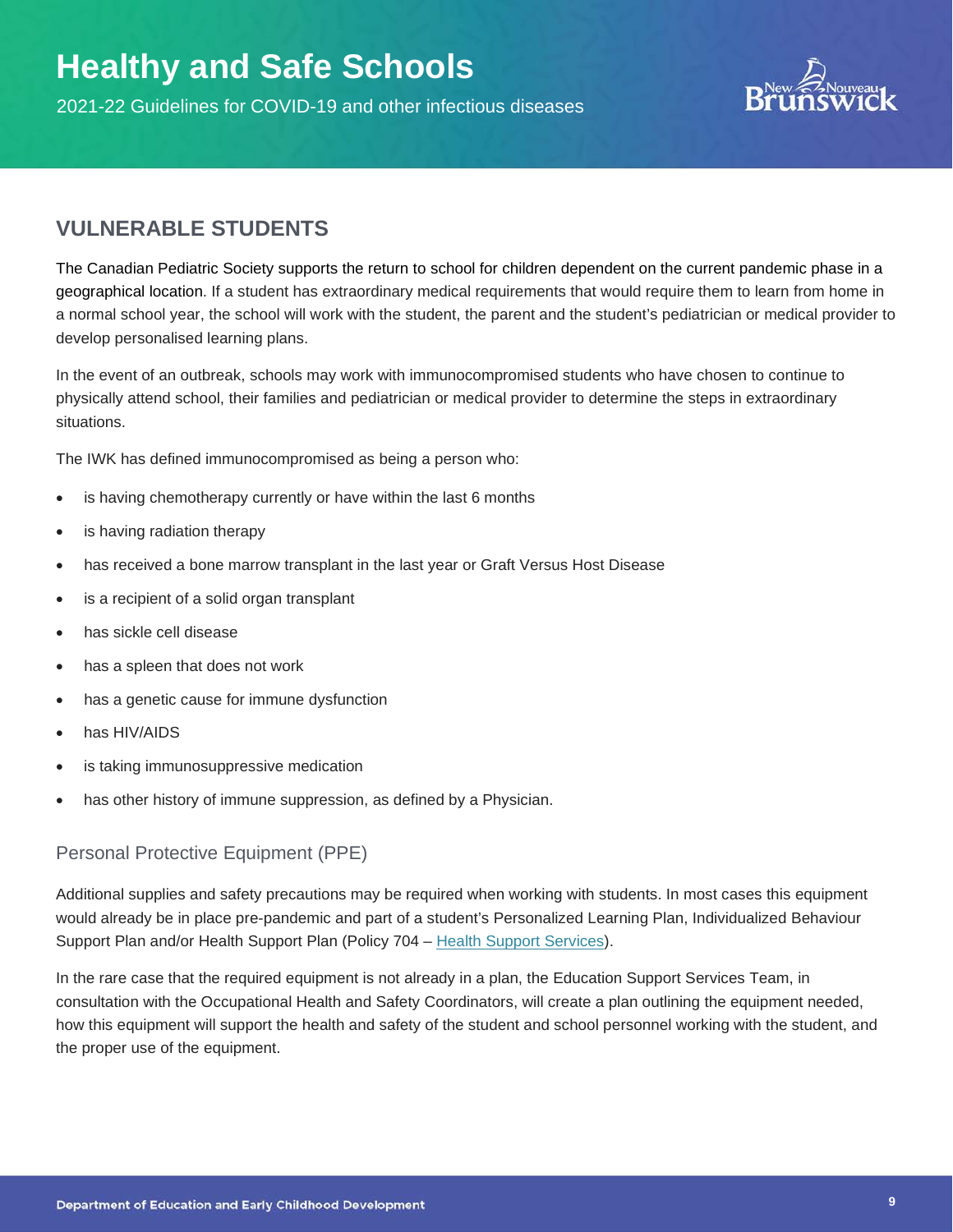

### **MENTAL HEALTH**

We will focus on building a culture of respect, kindness and mindfulness by promoting and modelling safe and healthy behaviours. We will continue to collaborate with schools and school districts to ensure adequate supports and resources are in place to respond to the needs of students and school personnel including training, work to improve access to services and implementation of the curricula. Any additional resources put in place for wellness and mental health in the 2020-21 school year will remain available.

## **CASE CONTROL MEASURES / OUTBREAK MANAGEMENT**

### Confirmed case

We will continue to work with Public Health, schools and school districts to follow the same outbreak management process used throughout the 2020-21 school year that allowed our students to learn throughout the year with minimal disruptions to learning, limited cases in schools and very few in-school transmissions. School districts will continue to inform families directly when a positive case of COVID-19 has an impact on a school community or when there is inschool transmission along with any impact the confirmed case may have on learning.

Most cases we have seen in schools throughout our province have been linked to a symptomatic household member. In the 2020-21 school year, students were not the driving force of COVID-19 spread in schools or in community settings. When cases impacted schools, it was usually the result of activities happening in the greater community, such as gatherings amongst friends, and not because of the school setting or in-school contacts.

When a case or cases of COVID-19 are confirmed within a school, Regional Public Health works with the school and school district staff to carry out a detailed risk assessment. This Public Health assessment looks at a number of factors including but not limited to:

- how prevalent cases are within the greater community;
- whether the case involves a presumed variant;
- how many close contacts the individual who tested positive has had and how early the case was detected;
- the layers of protection that were in place while they were at school such as masking or assigned seating;
- share spaces between the individual who tested positives and others (lockers, hallways, kitchens, breakrooms, etc.)
- and the vaccination rate of the school or greater community.

Once the risk assessment is completed, Public Health gives direction to students and school personnel based on all these factors within the circumstances of each individual situation. This is why two schools may respond to confirmed cases differently.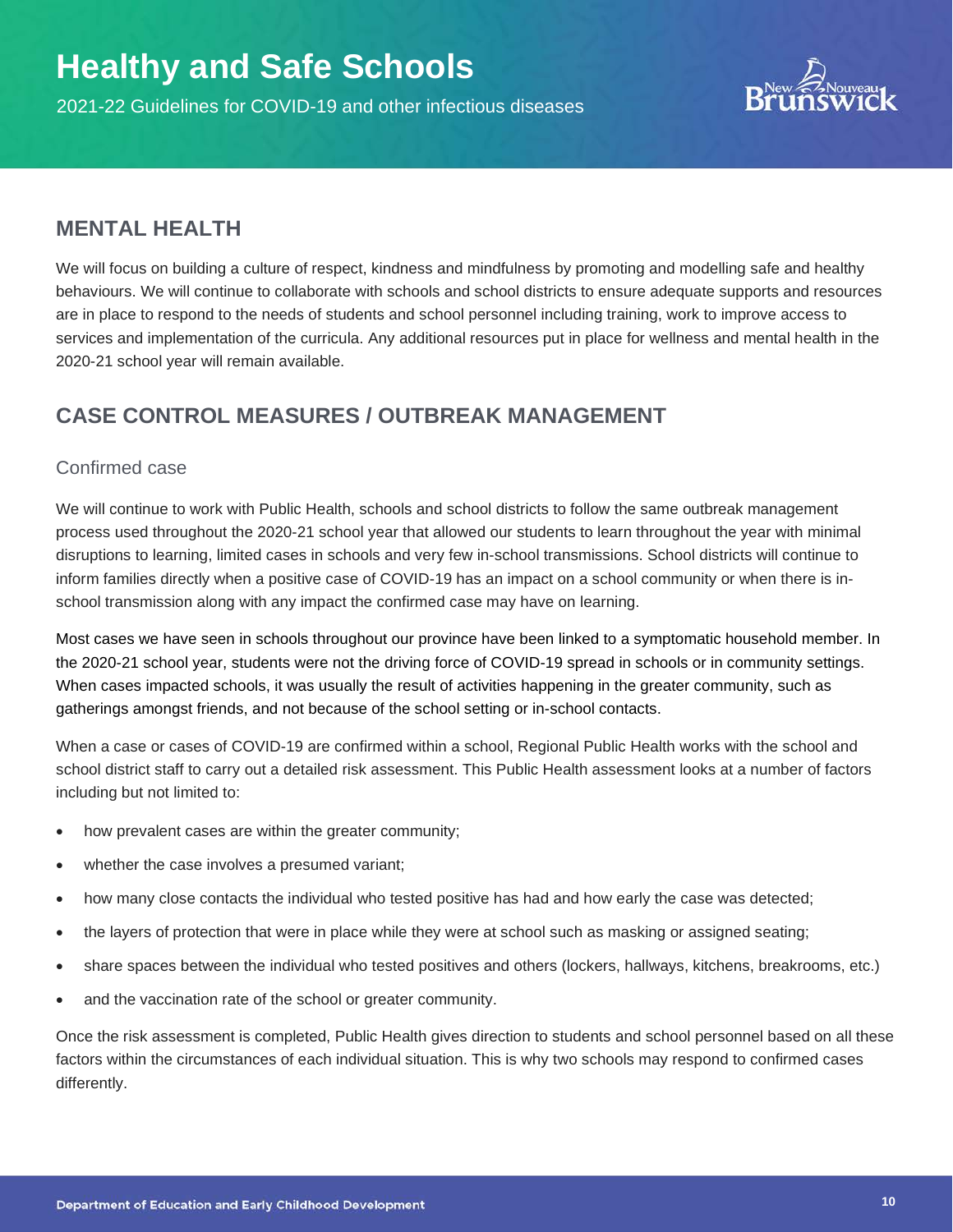

When a case or cases are confirmed, families, students and school personnel must be prepared for any of the following outcomes:

- Following a case which has an impact on students, schools will switch to distance learning or may be closed as an operational day to allow for contact tracing and testing. Public Health may require that the school continue to offer distance learning for a longer period if contact tracing and testing is not completed;
- Individuals identified as close contacts being directed to learn or work from home;
- Groups of individuals being directed to learn or work from home (i.e. a classroom, bus, or grade level);
- Groups who work or learn in a particular area of the school being directed to learn or work from home (a certain wing of the school); or
- The entire school being directed to learn and/or work from home.

As the school system learns to live with COVID-19, the system will need to be agile and adjust quickly. Students and school personnel may be staying home because they have symptoms or are directed by Public Health to isolate. This may be individuals, groups or classrooms. For this reason, schools will be prepared to do the following, in addition to following any of the above directives:

- Temporary directives from Public Health may include that wind instruments not be played and that singing be done with a mask;
- Reducing the amount of contact between students in separate classrooms and managing traffic in the hallways as students move through the school; or
- Restrictions may be imposed on assemblies as well as interscholastic, extra-curricular and intramural activities.

### Online and home learning

If students are sent home because of an outbreak in the school, teachers will be ready to ensure learning continues.

For students in Kindergarten through Grade 8, this may include home learning kits, homework or a mix of virtual and paper-based learning, similar to the past year.

High school personnel will be ready to teach any students directed to learn from home online until they are able to return to school. This may include synchronous or project-based learning, but teachers will connect with students every day.

#### School Absenteeism Guided Measures

School administrators will notify the Regional Public Health Office in cases of outbreaks or unusual situations, such as when absenteeism of students or school personnel is greater than would be expected, or severe illness is observed.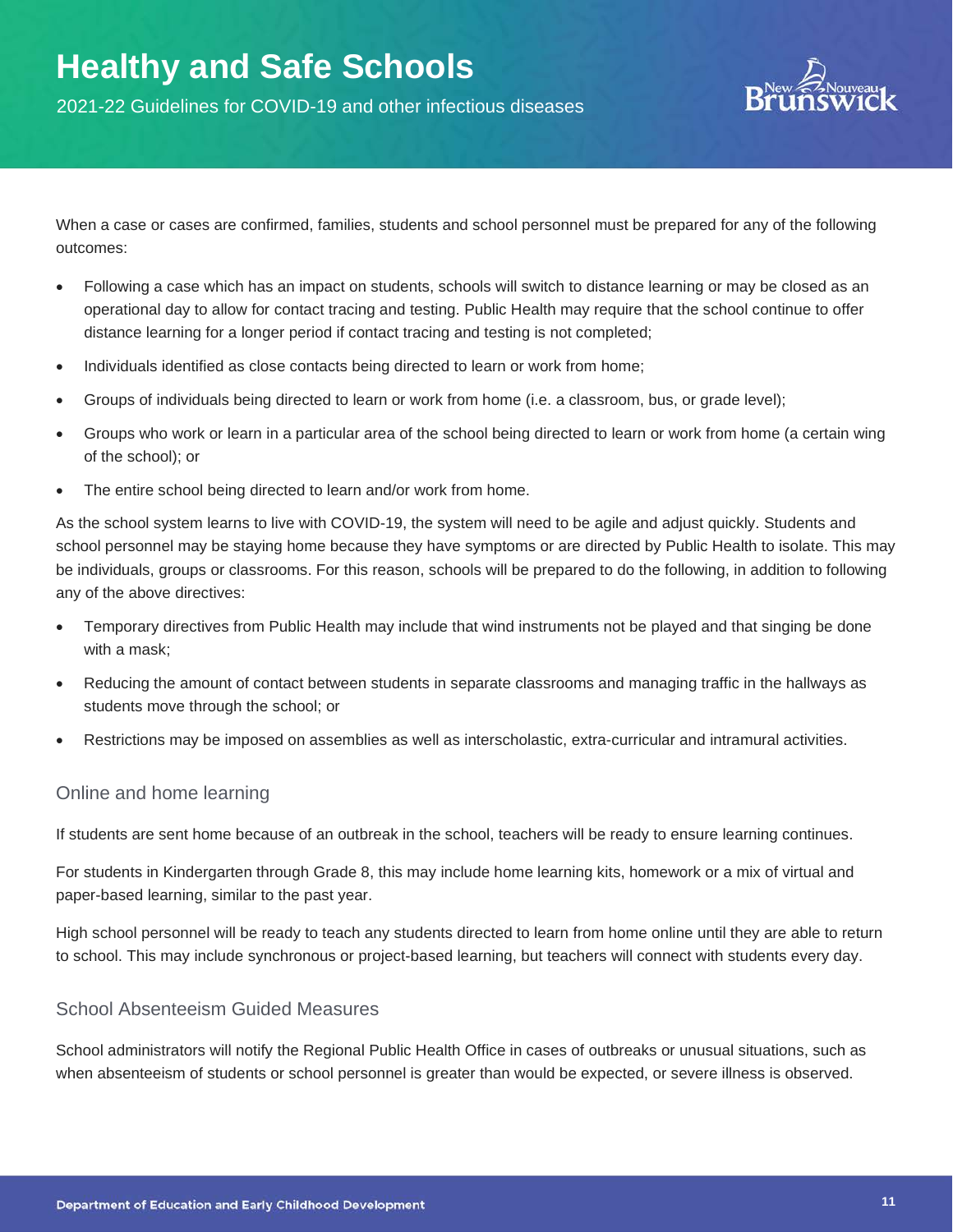

### **Outbreak Management Process**

- 1. The Regional Medical Office of Health will notify the superintendent by telephone of the first confirmed case of COVID-19 in a school in their school district. All other confirmed case(s) related to the outbreak will be communicated to the Superintendent by either telephone or by email.
- 2. The superintendent and the school principal must follow the orders of the Regional Public Health Office.
- 3. The school principals will inform parents and school personnel of a positive case of COVID-19 in their school and that more information will be coming from the Regional Public Health office.
- 4. Regional Public Health will be involved to manage the outbreak, ensure contacts are identified, ensure public health measures are in place, advise on any additional cleaning/disinfection requirements and lead any communication that is required.
- 5. Communication to the school community will be guided by the Regional Medical Officer of Health, in collaboration with the school principal and superintendent.
- 6. Confidentiality of a suspect or confirmed case is paramount. It is important that all personal health information remain confidential unless Public Health requires the information for contact tracing. Only a limited amount of school personnel, on an as needed basis for contact tracing, will be informed of the name of the individual who has tested positive for COVID-19.
- 7. Public Health Officers will contact those individuals who must self-monitor or self-isolate. Public Health Officers will decide if a class, classes or the entire school population needs to be sent home to self-monitor or self-isolate. They will inform the school principal and the school district of the actions needed.
- 8. If exclusion/isolation is required, principals must ensure that measures are in place to inform parents and school personnel of the situation and of how important this control measure is with resources from Regional Public Health. Proper exclusion/isolation is one of the most important and effective measures in controlling the spread of disease to others. Parental and school personnel cooperation is critical.
- 9. Public Health Officers or Public Safety Officers will monitor anybody who has been ordered to self-isolate.
- 10. In the event a school is required to close due to an outbreak, the Regional Medical Officer of Health will give the directives in collaboration with the superintendent. The Regional Medical Officer of Health will notify the Office of the Chief Medical Officer of Health. The superintendent is required to notify the Department of Education and Early Childhood Development.
- 11. Teaching and learning must not stop if students are sent home because of an outbreak. As part of their preparations for the upcoming school year, school personnel must develop contingency plans for continued learning when students are not physically able to be in school. For example, teachers may have kits that they can send home with younger students, they may be ready to teach online, etc.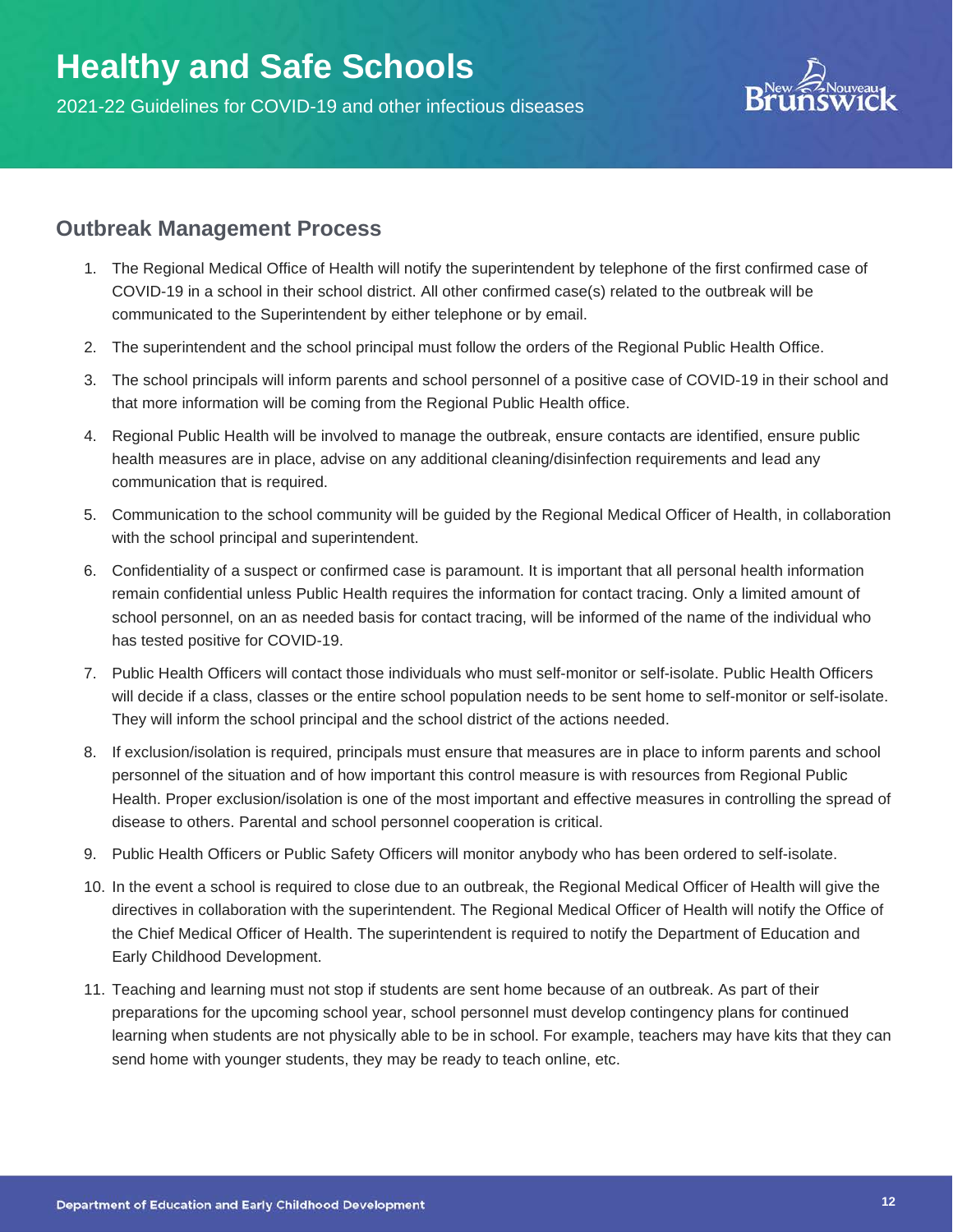

12. Public Health Officers will inform those individuals who have been ordered to self-isolate of when the order ends. Public Health Officers will inform the principal or the school district of when a class or a school (students and/or school personnel) can physically return to the school building.

### Responses Following a Confirmed COVID-19 Case(s) in a School

#### **Regional Public Health response:**

- Identify and notify the Superintendent of a confirmed case(s).
- Contact tracing and notify all individuals who have been in contact with the case(s).
- Provide directives to Superintendent and school principal on self-isolation (individuals, classrooms and schools) and cleaning and disinfecting.
- Notify the Superintendent and school principal when it is safe for individuals to return.

#### **School principal response:**

- Activate the Emergency Response Team, the Outbreak Management Plan, and the school Crisis Plan if required. This may need to be done virtually as it was last year.
- Gather and provide contact tracing information to Regional Public Health, including extracurricular activities.
- Notify all school personnel and parents of confirmed case(s) or exposure after receiving approval from the Department of Education and Early Childhood Development and Regional Public Health. Direct all questions from parents that cannot be answered to the school district.
- Direct media requests concerning the confirmed case(s) to the Communication Director at the school district.
- Follow all Regional Public Health directives, including self-isolation and cleaning and disinfecting protocols.

#### **School district response:**

- Notify the Department of Education and Early Childhood Development's Deputy and Assistant Deputy Ministers, Worksafe NB, the DEC and any Chief of First Nation communities of confirmed case(s).
- Activate the Emergency Response Team in cooperation with the school.
- Notify any other relevant school personnel (bus drivers, custodians, etc.).
- Coordinate all relevant tracing transportation information for Regional Public Health.
- Communicate any relevant information to any Early Learning and Childcare facility that is located in a school with a confirmed case(s).
- Send any relevant human resource information to affected school personnel.